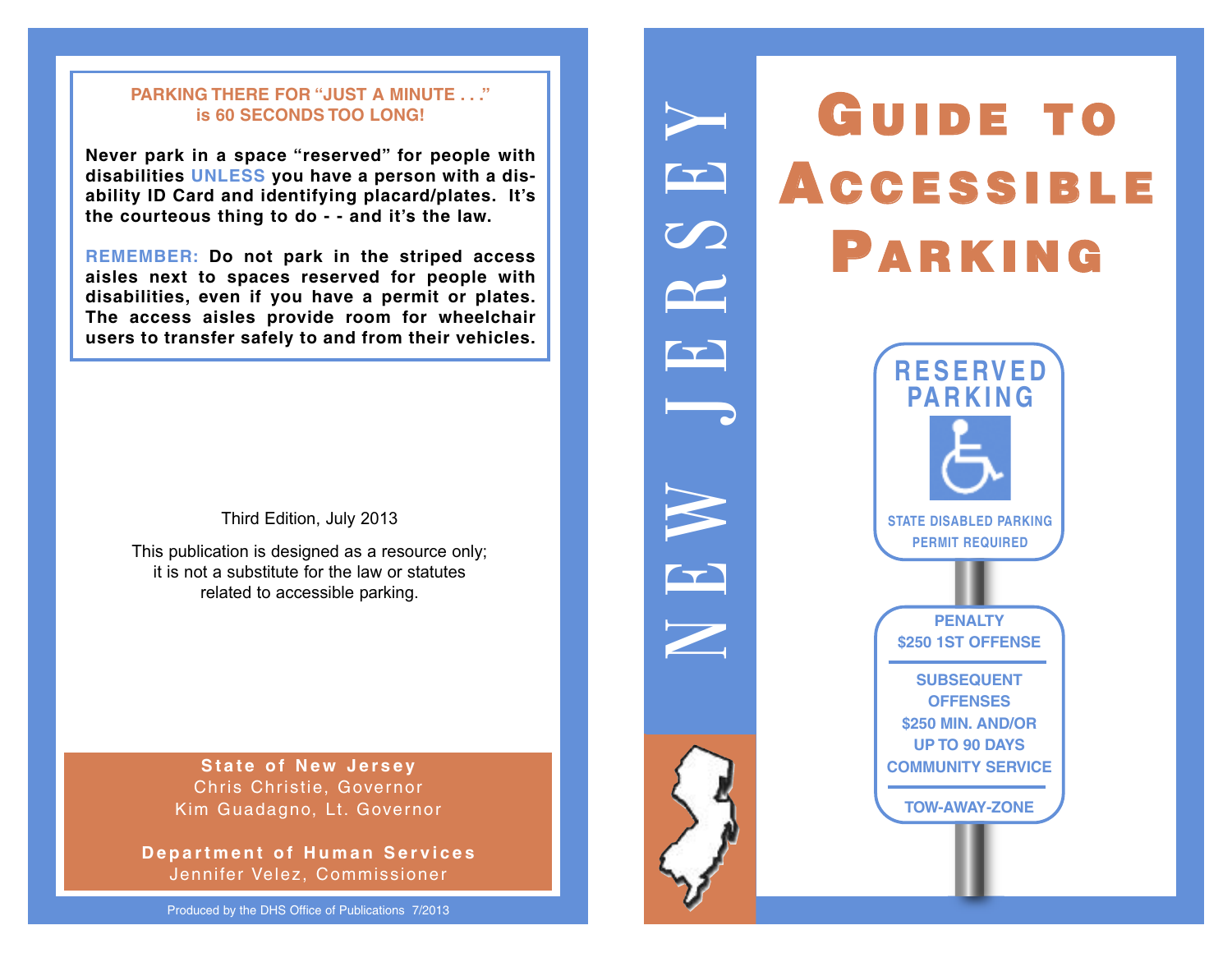**Editors Note:** Although NJ Law uses the term "Handicapped" parking, the word "Handicapped" has been changed to "Accessible" throughout this guide to reflect person first language.

Reserved parking for people with disabilities ensures safe and equal access to goods and services. Accessible Parking makes it possible for individuals with a disability to use and benefit from the services offered by public and private entities.

Accessible parking requirements in New Jersey are a combination of New Jersey Statues and Americans with Disabilities Act (ADA) Standards for Accessible Design. This guide has been updated to reflect the revised NJ parking statues (effective August 1, 2013)\*\* and the most current revisions to both Titles II and III of the ADA standards (Published September 15, 2010)\*.

## **HIGHLIGHTS OF ACCESSIBLE PARKING IN NEW JERSEY**

### **NJ Statutes outline the following:**

• Every application for the issuance or renewal of a "person with a disability identification card" (see Fig. 1), required every three years, must include medical certification from a qualified practitioner that the qualifying disability continues to exist.  $(C.39:4-205)$ <sup>\*\*</sup>



- The "Person with a Disability Identification Card" must be in the vehicle or with the qualified person at all times as proof of disability. This card is for the sole use of the individual with a disability and is non—transferable. Abuse or misuse of this privilege will be cause for immediate revocation of the ID card, placard and plates and fines of at least \$250.00. (C.39:4-205)
- Permanent Placards (see Fig. 2) are required to be renewed every three years and will clearly display the date on which they shall become invalid.  $(C.39:4-206)$ \*\*
- Temporary Placards (see Fig. 3) can be granted for short-term mobility impairments. Written medical certification from a qualified practitioner is required. Temporary Placards are valid for six months, are renewable one time at the discretion of the issuing authority, and are issued by the chief of Police of each municipality. (C.39:4-206)
- Parking motor vehicles in accessible spaces without special vehicle identification is prohibited and punishable with an initial fine of \$250 and subsequent fines of at least \$250 and up to 90 days of community service.  $(C.39:4-197(3)c)$
- Municipalities may establish accessible spaces in front of residences, schools, hospitals, public buildings, and in shopping and business districts. (C.39:4-197.5)
- Municipalities may establish accessible parking zones in front of residences occupied by people with disabilities, unless such parking interferes with the normal flow of traffic. (C.39:4-197.6)
- Law enforcement officers may enforce accessible parking laws on both public and private property. (C.39:4-138.o)
- Municipalities may set up parking enforcement units that concentrate on shopping centers and malls. (C.39.4-197.9)
- Eligible individuals with a disability may request law enforcement officers to arrange for the removal and storage of motor vehicles unlawfully parked in accessible parking spaces or zones. (C.39:4- 207.7)
- Access to parking spaces, curb cuts, or other improvements designed to provide accessibility, shall be unobstructed. Owners or controllers of public parking areas must remove snow or ice from these areas within 24 hours after the weather condition causing the snow and/or ice ceases. Violation of this act is punishable with penalties of \$500 to \$1,000. (C.394:4-207.9)\*\*

identifies revisions to ADA standards \*\* identifies revisions to NJ Statues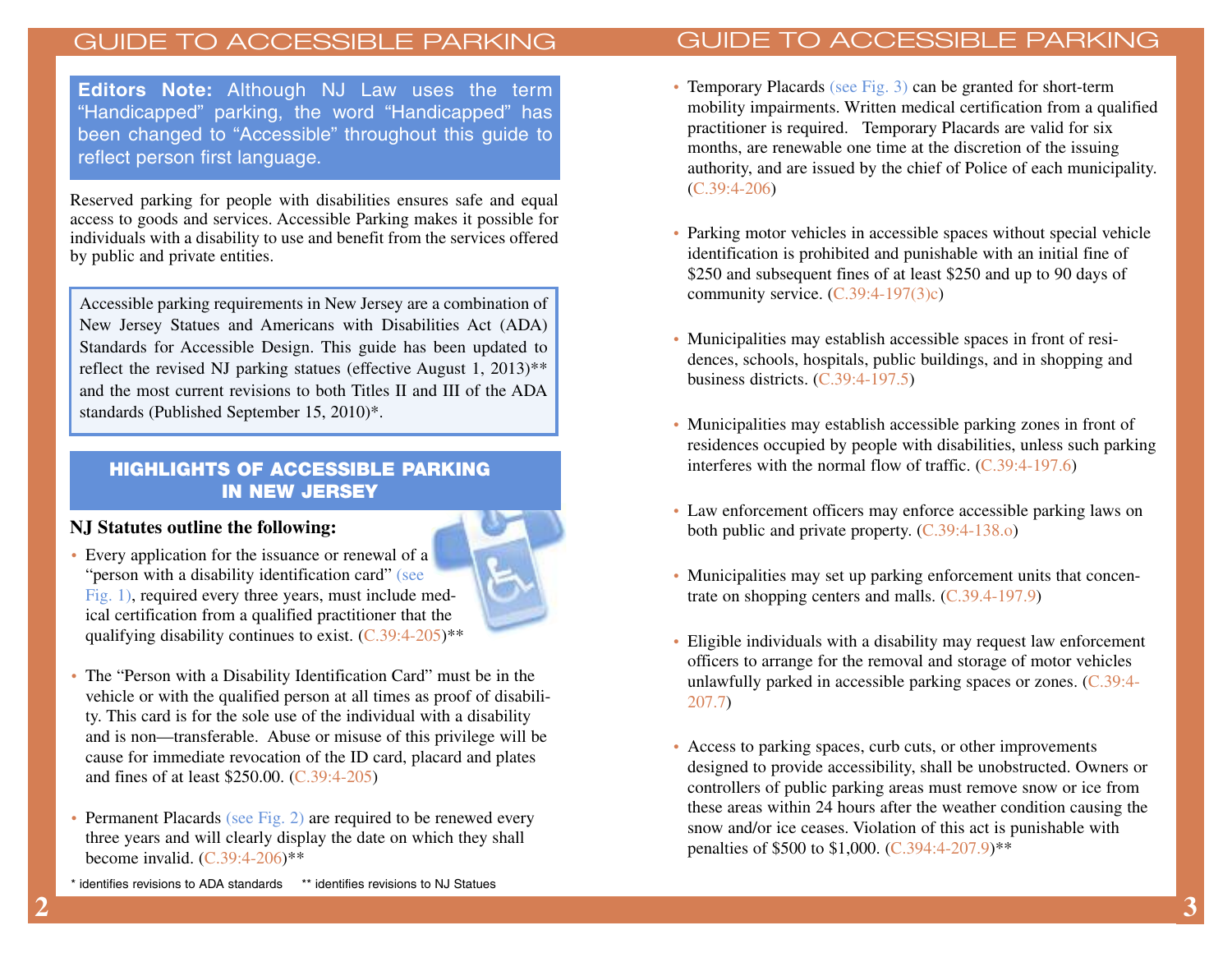• No penalty shall be imposed on "eligible persons with a disability" for overtime parking in one location for up to 24 hours, as long as the person with the disability is either the driver or passenger of the vehicle. (C.39:4-207)

*(Note: metered parking is delegated to local municipalities by N.J.S.A. 39:4-197; The 24 hour limit is set forth in N.J.S.A. 39:4-207)*

### *ADA Standards Outline the following:*

- Accessible parking spaces must be identified by signs that include the International Symbol of Accessibility.
- Access aisles must be marked so as to discourage parking in them.
- An accessible route must adjoin each access aisle serving accessible parking spaces. The accessible route connects each access aisle to accessible entrances.
- Accessible parking spaces must be located on the shortest accessible route of travel to an accessible entrance.
- Accessible parking spaces and the required accessible route should be located where individuals with disabilities do not have to cross vehicular lanes or pass behind parked vehicles to have access to an accessible entrance. If it is necessary to cross a vehicular lane because, for example, local fire engine access requirements prohibit parking immediately adjacent to a building, then a marked crossing running perpendicular to the vehicular route should be included as part of the accessible route to an accessible entrance.
- One in every six accessible parking spaces must be van accessible; this is an increase from the previous standard, which required one in every eight spaces to be van accessible.\*

**REDESIGNED PERSON WITH A DISABILITY ID CARD AND PLACARDS, EFFECTIVE AUGUST 1, 2013**

#### **FIGURE 1**





### **FIGURE 3**

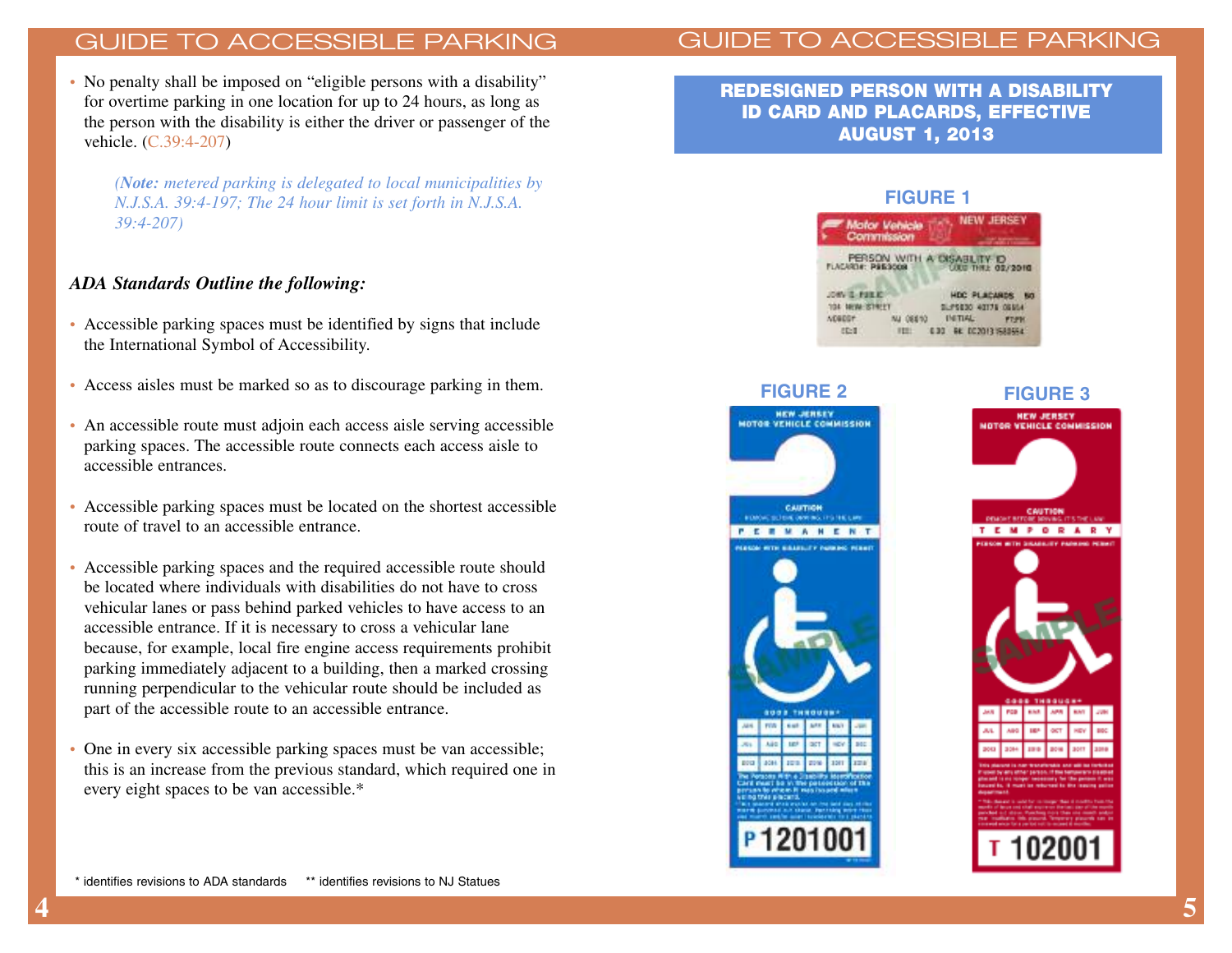## **HOW ARE ACCESSIBLE PARKING SPACES IDENTIFIED?**



- Accessible spaces, reserved for use by individuals with disabilities, are identified with a sign bearing the International Symbol of Accessibility.
- In New Jersey, signage also should include a penalty sign indicating fines for offenses. The penalty for the first offense is \$250 and, for subsequent offenses, a \$250 minimum fine and/or up to 90 days community service.

## **A PERMIT OR PLATE HOLDER CANNOT PARK IN THE FOLLOWING AREAS:**

- Striped access aisles adjacent to accessible parking spaces
- Parking meters without depositing a coin
- Parking meters beyond a 24 hour period
- Other areas prohibited by Law as outlined in C.39:4-138 (i.e. within an intersection, on a crosswalk, in any area appropriately marked "no parking", within 50 ft. of a "stop" sign, within 10 ft. of a fire hydrant, etc.)

**Remember:** Restricted parking permits and plates are to be used solely by the individual with the qualifying disability. If someone without a disability uses another person's permit or plates, the Motor Vehicle Commission or issuing locality may revoke the permit/plates, deny renewal, and issue fines of at least \$250.

## **WHAT ARE BUSINESS OR FACILITY OWNERS AND OPERATORS REQUIRED TO DO?**

• Owners or operators of any facility (e.g., restaurant, theater, library) which provides public parking, whether an indoor or outdoor garage or parking lot, are required to provide accessible parking spaces in accordance with federal and state laws. Enforcement of motor vehicle laws, including parking privileges, is a local matter.

## **COMPLAINTS ABOUT ILLEGAL PARKING ...WHAT CAN BE DONE?**

• Ask a state, county or municipal law enforcement officer to ticket an illegally parked car and to arrange for the removal and storage of the vehicle.

- Complain to a shopping center manager or business owner (if at a commercial site). Ask them to inform the local authorities.
- File a complaint with your local municipality.

## **FREQUENTLY ASKED QUESTIONS**

### **Q: How many accessible parking spaces are required and what changes related to accessible parking occurred as a result of the revised 2010 ADA standards?**

**A:** The number of accessible parking spaces required depends on the total number of parking spaces in the lot or garage. While the revised 2010 ADA standards did not change the total number of accessible spaces required overall, the revisions did increase both the required number of van spaces and the required width of van space.

In accordance with the revised ADA standards of accessible design, when there is new construction or an alteration (striping or restriping) of previously constructed parking spaces beginning on or after March15, 2012, it is required that at least one accessible space in every parking lot and one in every six (1:6) accessible parking spaces be van accessible, with increased dimensions of at least 132 inches (11 feet) and an access aisle of at least 60 inches (5 feet).

| <b>Total # spaces</b> | <b>Required # of</b><br>accessible<br>spaces | <b>Required # of</b><br>accessible van<br>spaces if<br>constructed or<br>altered prior to<br>3/15/2012 | <b>Required # of</b><br>accessible van<br>spaces if<br>constructed or<br>altered on or<br>after 3/15/2012 |
|-----------------------|----------------------------------------------|--------------------------------------------------------------------------------------------------------|-----------------------------------------------------------------------------------------------------------|
|                       | At least 1 in<br>each lot                    | 1:8                                                                                                    | 1:6                                                                                                       |
| $1 - 25$              |                                              | 1                                                                                                      | 1                                                                                                         |
| 26-50                 | $\overline{c}$                               |                                                                                                        |                                                                                                           |
| $51 - 75$             | 3                                            |                                                                                                        |                                                                                                           |
| 79-100                | $\overline{4}$                               |                                                                                                        |                                                                                                           |
| 101-150               | 5                                            |                                                                                                        |                                                                                                           |
| 151-200               | 6                                            |                                                                                                        | 1                                                                                                         |
| 201-300               | $\overline{7}$                               |                                                                                                        | $\overline{2}$                                                                                            |
| 301-400               | 8                                            |                                                                                                        | 2                                                                                                         |
| 401-500               | 9                                            | $\mathcal{P}$                                                                                          | $\overline{2}$                                                                                            |
| 51-1,000              | 2% of total                                  | 1 in every 8                                                                                           | 1 in every 6                                                                                              |
| Over 1,000            | $20 + 1$ for each<br>100 over 1,000          | 1 in every 8                                                                                           | 1 in every 6                                                                                              |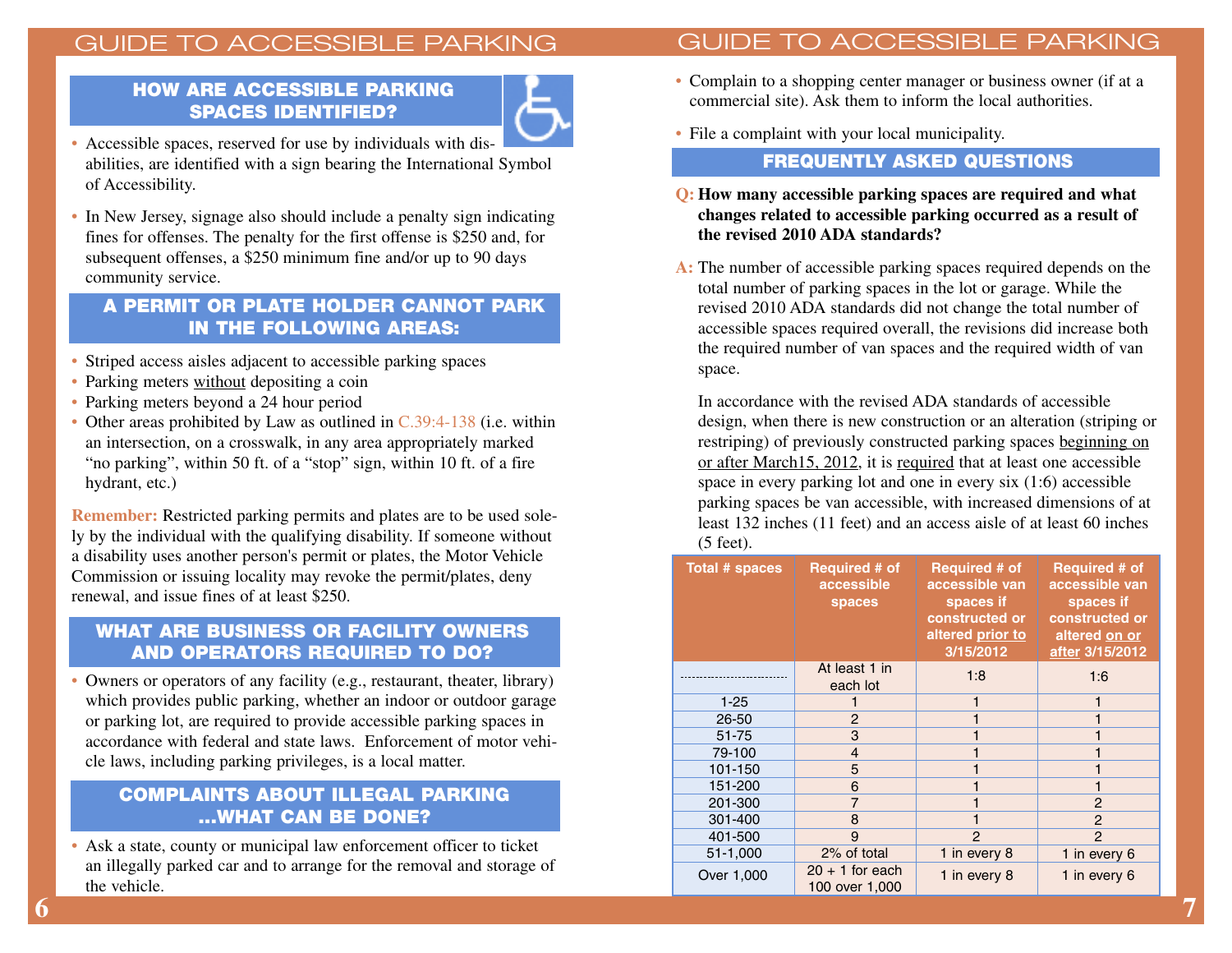- **Q: How must accessible parking spaces and access aisles be marked?**
- **A:** The parking spaces and access aisles must be painted in a color (most often blue) contrasting with other spaces. Signage with the International Symbol of Accessibility and the Penalty Sign must be provided at each accessible parking space and must be permanently installed 5 to 7 feet above the ground. Signs identifying van parking spaces shall contain the designation "van accessible." The required "van accessible" designation is intended to be informative, not restrictive, in identifying those spaces that are better suited for van use. The access aisle for both accessible car and van spaces is required to be a minimum of 60 inches (5 feet) wide. Access aisles shall adjoin an accessible route, shall be marked so as to discourage parking in them, and shall extend the full length of the parking spaces they serve. Also, two parking spaces may share a common access aisle.
- **Q: Can accessible parking spaces be the same size as non-accessible spaces, as long as the appropriate signs are placed in front of the space?**

**A:** No. The New Jersey Barrier Free Subcode and the 2010 Americans with Disabilities Act requires that accessible car parking spaces be at least 96 inches (8 feet) wide



and accessible van parking spaces be at least 132 inches wide (11 feet). The access aisle for both accessible car and van spaces is required to be a minimum of 60 inches (5 feet) wide.

*Exception: Van Parking spaces shall be permitted to be a minimum of 96 inches (8 feet) wide where the access aisle is a minimum of 96 inches (8 feet) wide.*

**Q: If a parking lot does not have any spaces designated for people with disabilities because it was paved a long time ago, before these requirements were in place, does it now have to provide accessible parking spaces?**

**A:** Yes. Title III of the ADA requires private entities to remove barriers in order to become compliant. Therefore, even if business owners are not planning any type of construction, they are still obligated to remove barriers that are readily achievable.

## **Q: Is my wheelchair symbol license plate/placard valid when traveling outside of New Jersey?**

- **A:** Not always. Check with the state you intend to visit. Reciprocity is standard for some but not all states. For example, a NJ placard/pate is not valid on NYC Streets, as NYC requires their own accessible parking permit. However, a motor vehicle with a special license plate, placard or parking permit issued to a person with a disability by another state, district or territory of the United States, or by Canada shall be entitled to accessible parking privileges in NJ. (39:4-207.5)
- **Q: Store owners and other businesses often receive complaints from patrons about other customers who illegally park in the accessible parking spaces or misuse the spots by parking in the stripped area next to the space. What should they do?**
- **A:** Instances in which individuals illegally park in a space marked for accessible parking should be reported to the proper law enforcement authorities. In your area, if the local police are responsible for addressing violations, they should be notified as soon as possible. If a local security company staff patrols your parking area, they should be notified.

The striped area next to the parking space is called an access aisle and is strictly off limits for parking to everyone, regardless of whether or not they have a wheelchair symbol license plate/placard. The access aisle must be in place in order to ensure that people who use wheelchairs have room to transfer in and out of their vehicles. Only the accessible parking space itself is reserved for those individuals who have proper identification on their vehicles (i.e., placard/tag) indicating that they are authorized to park in these designated areas. The access aisle or striped area next to the parking space is NOT a parking space. Anyone who parks in this area illegally should be reported to a local law enforcement officer.